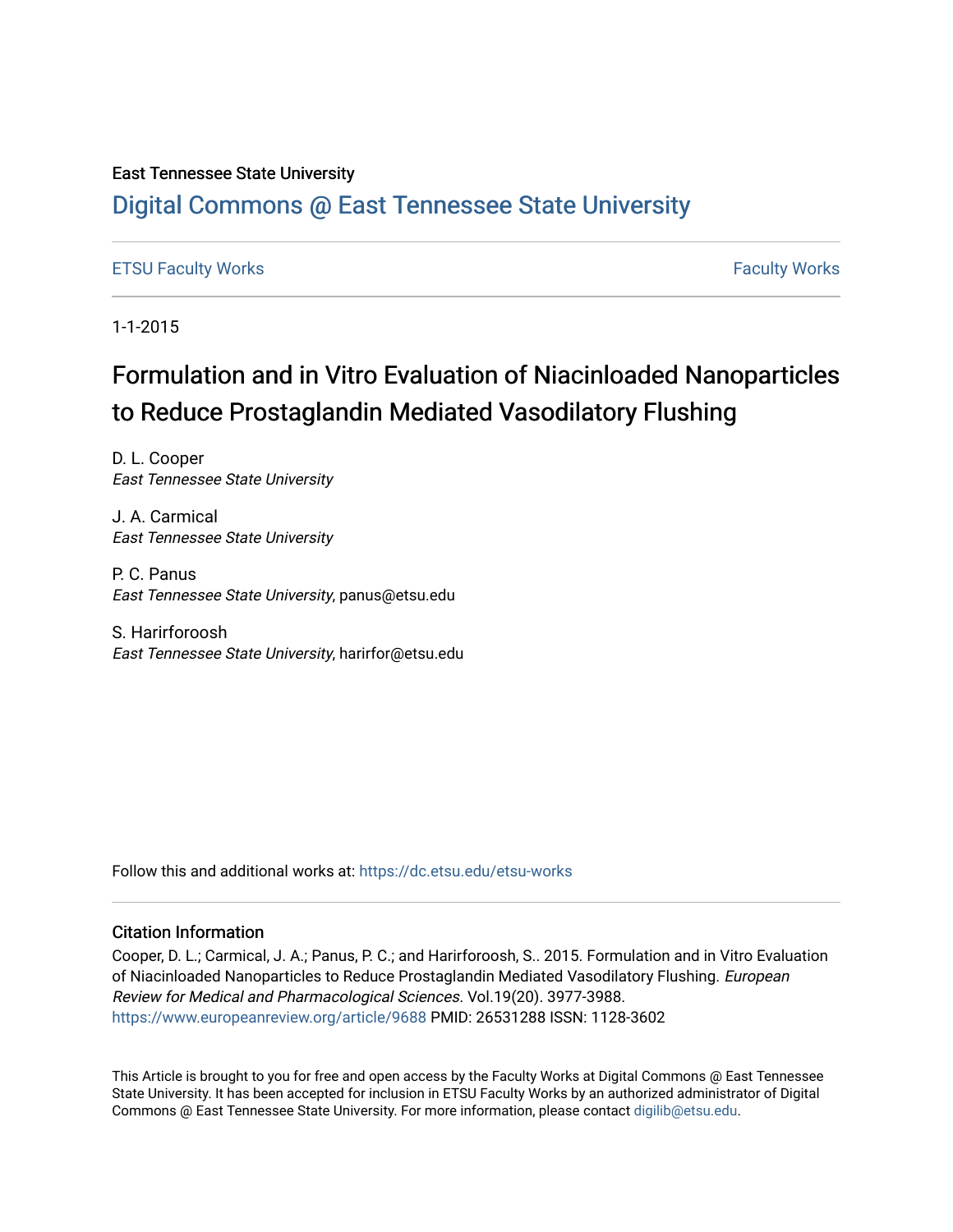# Formulation and in Vitro Evaluation of Niacinloaded Nanoparticles to Reduce Prostaglandin Mediated Vasodilatory Flushing

# Copyright Statement

This work is licensed under a [Creative Commons Attribution-NonCommercial-NoDerivatives 4.0](http://creativecommons.org/licenses/by-nc-nd/4.0/)  [International License](http://creativecommons.org/licenses/by-nc-nd/4.0/) 

# Creative Commons License



This work is licensed under a [Creative Commons Attribution-NonCommercial-No Derivative Works 4.0](https://creativecommons.org/licenses/by-nc-nd/4.0/)  [International License.](https://creativecommons.org/licenses/by-nc-nd/4.0/)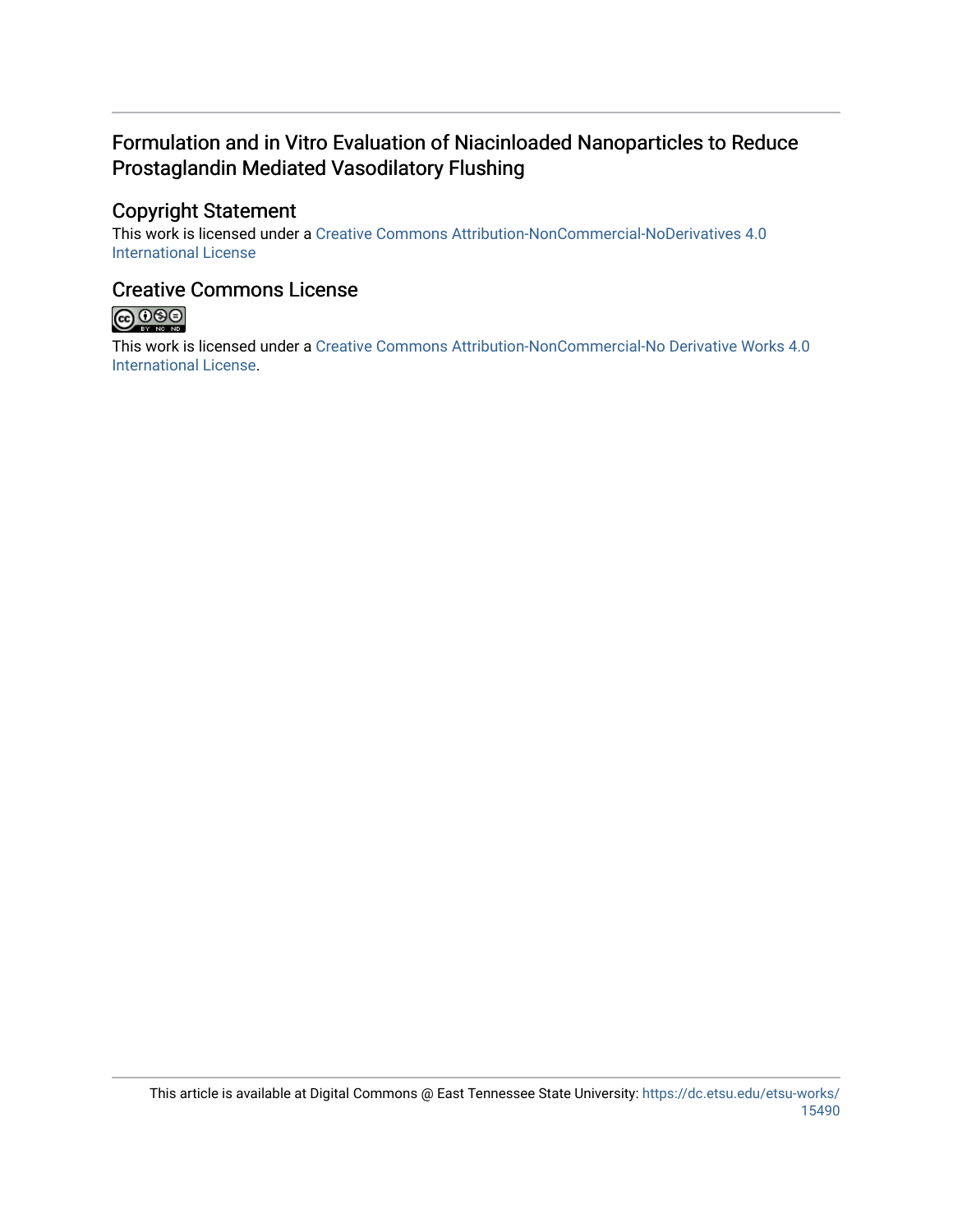# *Formulation and in vitro evaluation of niacinloaded nanoparticles to reduce prostaglandin mediated vasodilatory flushing*

# *D.L. COOPER, J.A. CARMICAL, P.C. PANUS, S. HARIRFOROOSH*

*Department of Pharmaceutical Sciences, Gatton College of Pharmacy, East Tennessee State University, Johnson City, TN, USA*

*Abstract. –* **OBJECTIVE: Niacin, activating G-protein coupled receptor (GPR) 109A, stimulates release of vasodilatory prostaglandins (PGs) such as PGE2 which can elicit niacin-associated flushing side effects. Poly-lactic-coglycolic acid (PLGA) and poly-lactic acid (PLA) are used in nanoparticle (NP) drug delivery to reduce adverse effects and modulate drug release. Our study evaluated the** *in vitro* **effects of** niacin-loaded PLGA or PLA-NPs on PGE<sub>2</sub> ex**pression in whole human blood as a model for niacin-induced flushing.**

**MATERIALS AND METHODS: NPs were formulated using a solvent evaporation process and characterized by size, polydispersity, zeta potential, drug entrapment, morphology, and** drug release. NP in vitro effects on PGE<sub>2</sub> re**lease were measured via ELISA analysis.**

**RESULTS: PLGA-NPs demonstrated the lowest NP size (66.7 ± 0.21 nm) with the highest zeta potential and percent drug entrapment (42.00 ± 1.62 mV and 69.09 ± 0.29%, respectively) when compared to PLA-NPs (130.4 ± 0.66 nm, 27.96 ± 0.18 mV, 69.63 ± 0.03 %, respectively).** *In vitro* **release studies showed that PLGA-NPs underwent significant reductions in cumulative drug release when compared to PLA-NPs (***p* **< 0.05). Furthermore, when compared to plain niacin, PLGA-NPs significantly reduced** *in vitro*  $PGE$ <sub>2</sub> **release** ( $p < 0.05$ ).

**CONCLUSIONS: These results support the use of PLGA-NPs as a novel method of delivery for reducing niacin-associated flushing.**

*Key Words:*

*Niacin, Nanoparticles, Prostaglandins, PLGA, PLA, Formulation, Flushing.*

#### *Introduction*

Niacin, also known as nicotinic acid or vitamin  $B_3$  (Figure 1), has been shown to positively regulate lipoprotein levels<sup>1</sup>. It is one of the few

compounds shown to significantly raise HDL levels and regress atherosclerosis<sup>2,3</sup>. The effects of niacin are thought to occur primarily through interactions with the G-protein coupled receptor (GPR)109A4-6 . Physiologically, niacin functions to alter lipoprotein levels through several mechanisms. In adipocytes, niacin can induce changes in hormone sensitive lipase (HSL) and lipoprotein lipase (LPL) expression levels, in turn inhibiting lipolysis, reducing systemic free fatty acid (FFA) release and subsequent lipoprotein repackaging via hepatic triglyceride (TG) synthesis7 . Niacin has also demonstrated an ability to inhibit the enzyme responsible for hepatic *de novo* lipogenesis, diacylglycerol acyltransferase 2 (DGAT2)4 . Inhibition of DGAT2 reduces hepatic TG production, in turn altering production of TG dependent lipoproteins such as very low density lipoproteins (VLDL) and low density lipoproteins (LDL) making it a highly effective drug for treatment of dyslipidemia.

Despite niacin's beneficial effects on lipid regulation, certain adverse side effects are common. The most prevalent adverse effect of niacin use is cutaneous vasodilation, often presented as flushing of the face and extremities. Niacin interactions at the GPR109A receptor can trigger intercellular signaling pathways that increase the expression of vasodilatory prostaglandins  $(PGs)$  such as  $PGD<sub>2</sub>$ and PGE<sub>2</sub>, resulting in what is commonly referred to as the "niacin flush" for patients adhering to niacin therapy, the niacin flush can be intolerable, leading to the discontinuation of treatment 8 . Alternate drug delivery methods, including extended release (ER) niacin, have been reported to reduce flushing effects<sup>9</sup>. Despite the improved effects of ER formulation on niacin-induced flushing, many patients still present with increased flushing symptoms. An 8 week, double-blind, placebo controlled study conducted by Paolini et al<sup>10</sup> showed that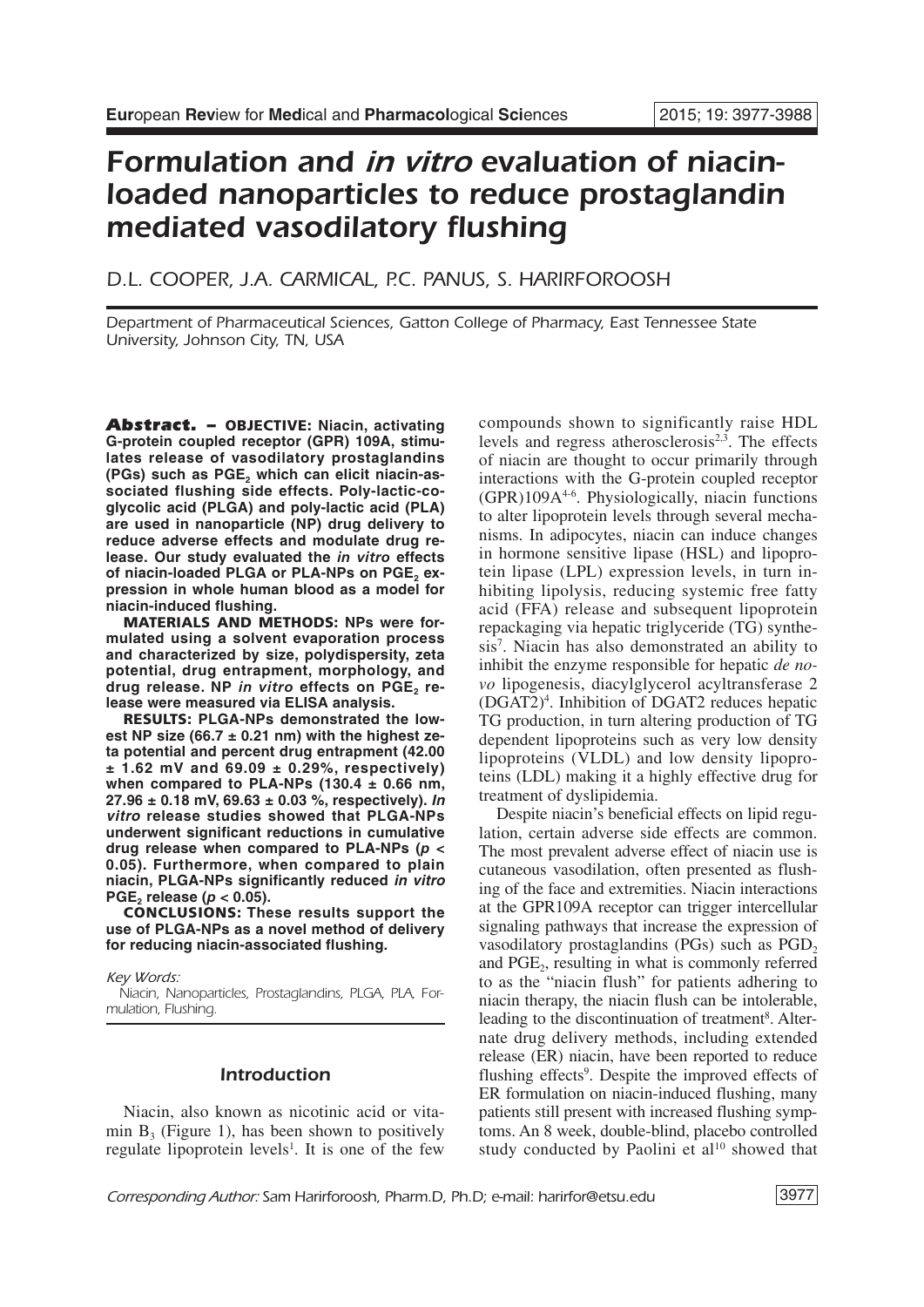

*Figure 1.* Chemical structure of niacin.

compared to control, patients undergoing ERniacin treatment experienced greater flushing severity throughout the duration of the study with 40% of patients receiving ER-niacin presenting with moderate or greater flushing severity at least once a week. Furthermore, a retrospective, cohort study<sup>11</sup> analyzing patient compliance followed the prescription pattern of 14,386 patients receiving ER-niacin. The study showed that only 47% of the patient population reached recommended daily dosages and that after one year, only  $< 15\%$  of patients were still receiving ER-niacin therapy. In another study<sup>12</sup> looking at niacin tolerability, it was shown that 50.8% of patients receiving ERniacin therapy presented with severe or extreme flushing symptoms. These studies indicate the need for development of a more tolerable means of niacin administration.

Biodegradable polymers such as polylactideco-glycolide (PLGA) and, polylactic acid (PLA) are among the more popular candidates for fabrication of novel drug delivery systems<sup>13</sup>. PLGA and PLA are commonly used in the development of nanoparticle (NP) delivery systems that present with altered biocompatibility and biodegradation characteristics<sup>14</sup>. Polymer based NPs have been shown to control and prolong the rate of drug release via modulation of NP characteristics such as hydrophilicity and biodegradation<sup>14,15</sup>. Alterations in drug kinetics and release profiles brought forth by polymer encapsulation have been positively correlated with reductions in a number of adverse

drug side effects<sup>16-18</sup>. Despite the documented effectiveness of polymeric NPs and their known capabilities of altering systemic drug exposure, no formulation studies have been devised in regard to polymer encapsulated niacin-loaded NPs. The purpose of this study was to develop a novel, NP formulation of entrapped niacin, utilizing the biodegradable polymers PLGA and PLA with the stabilizer, didodecyldimethylammonium bromide (DMAB). In this study, NPs were created through a common emulsion-diffusion-evaporation process<sup>19,20</sup>. The resultant particles were characterized for size, zeta potential, and percentage of niacin entrapment. *In vitro* NP drug release and effects on  $PGE$ <sub>2</sub> levels following niacin exposure were also evaluated.

#### *Materials and Methods*

#### *Materials*

Nicotinic acid, DMAB, PLA (MW 85,000- 160,000 Da), and PLGA (50:50 copolymer compositions; MW 30,000-60,000 Da), were purchased from Sigma-Aldrich (St. Louis, MO, USA). Ethyl acetate, acetone, and high performance liquid chromatography (HPLC) grade water were purchased from Fischer Scientific Laboratory (Fair Lawn, NJ, USA). Human blood and PGE<sub>2</sub> ELISA kit were obtained from Innovative Research Inc. (Novi, MI, USA) and Thermo Scientific (Rockford, IL, USA), respectively.

#### *Preparation of PLGA Formulations*

Formulation of PLGA based NPs was carried out using an emulsion-diffusion-evaporation process<sup>19</sup>. Organic phase consisting of 50 mg PLGA and 45 mg niacin dissolved in 3 mL ethyl acetate was added to 6 mL HPLC grade water containing 0.1%,  $0.25\%$ ,  $0.5\%$ , or  $1\%$  w/v DMAB stabilizer. Suspensions were probe sonicated for 5 minutes at 20 kHz to create the primary emulsion and then diluted

|  |  |  |  | <b>Table I.</b> Method for PLGA niacin formulation. |
|--|--|--|--|-----------------------------------------------------|
|--|--|--|--|-----------------------------------------------------|

|               | <b>Ingredients</b>   | <b>Comments</b>         | Amount                |
|---------------|----------------------|-------------------------|-----------------------|
| Organic Phase | PLGA                 | Polymer                 | $50 \text{ mg}$       |
|               | <b>Ethyl Acetate</b> | Primary organic solvent | 3 mL                  |
|               | Niacin               | Hydrophilic drug        | $45 \text{ mg}$       |
| Aqueous Phase | <b>DMAB</b>          | Stabilizer              | Variable <sup>1</sup> |
|               | HPLC grade water     | Primary aqueous solvent | 6mL                   |

<sup>1</sup>DMAB concentrations varied 0.1, 0.25, 0.5, and 1% w/v with respect to solvent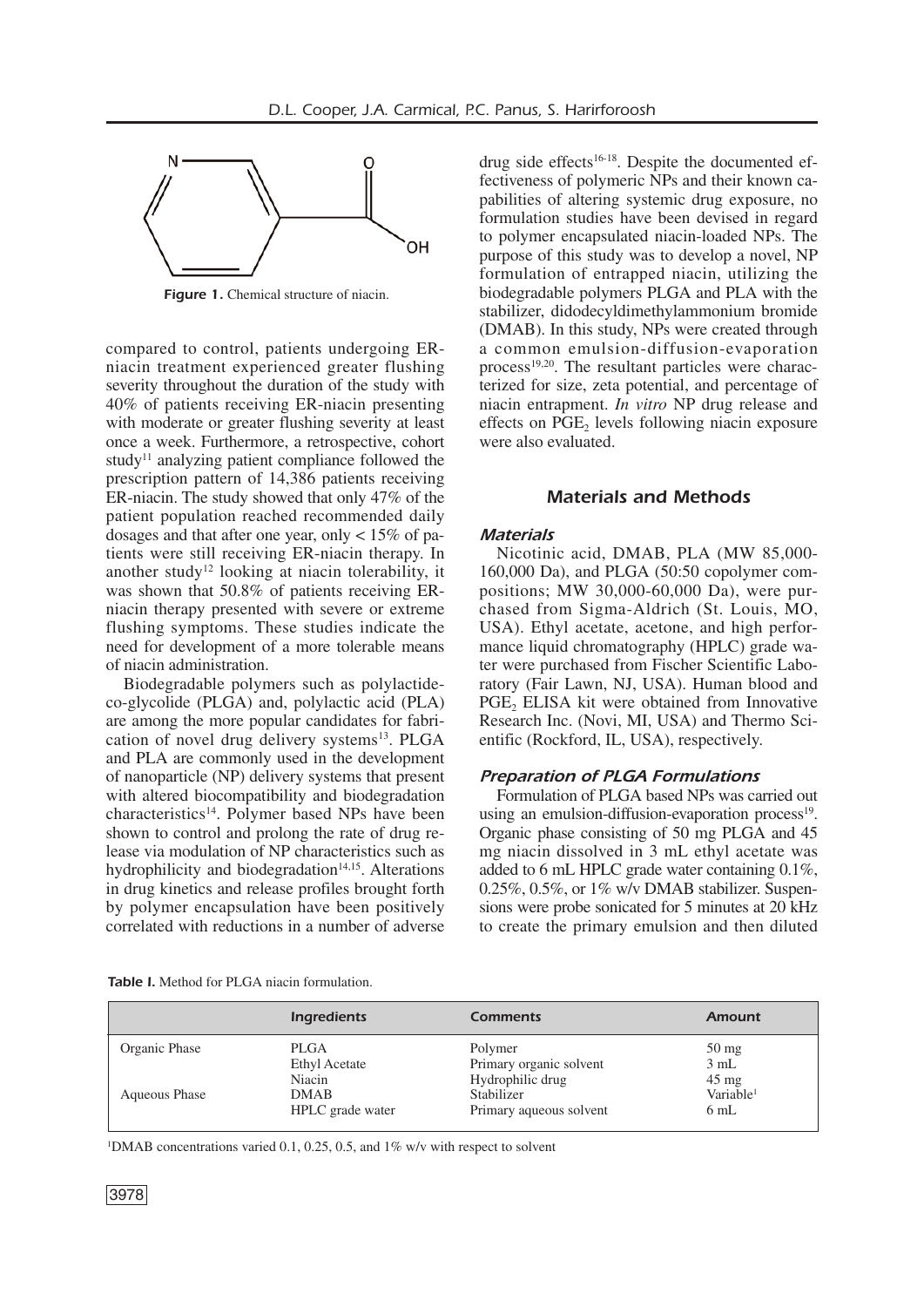| <b>Table II.</b> Method for PLA niacin formulation. |  |
|-----------------------------------------------------|--|
|-----------------------------------------------------|--|

|               | <b>Ingredients</b> | <b>Comments</b>         | <b>Amount</b>         |
|---------------|--------------------|-------------------------|-----------------------|
| Organic Phase | PLA                | Polymer                 | $50 \text{ mg}$       |
|               | Dichloromethane    | Primary organic solvent | 3 mL                  |
|               | Niacin             | Hydrophilic drug        | $45 \text{ mg}$       |
| Aqueous Phase | <b>DMAB</b>        | Stabilizer              | Variable <sup>1</sup> |
|               | HPLC grade water   | Primary aqueous solvent | 6mL                   |

<sup>1</sup>DMAB concentrations varied 0.1, 0.25, 0.5, and 1% w/v with respect to solvent

with 25 mL HPLC grade water (Table I). Following dilution, suspensions were stirred for 2 hours at 750 rpm to ensure organic phase evaporation, then centrifuged at 10,000 g for 5 minutes. After centrifugation, supernatant was collected and characterized. Formulation of PLA based NPs was carried out using a similar method with dichloromethane as organic solvent (Table II).

#### *NP Characterization*

#### *Particle Size, Polydispersity, and Zeta Potential of Nanoparticles*

Formula supernatant samples were used for characteristic measurements of NP size, polydispersity index (PDI), and zeta potential. All measurements were performed in triplicate. NP size and PDI were determined by dynamic light scattering using a NICOMP ZLS particle sizer (Particle Sizing Systems, Port Richey, FL, USA). PDI values range from 0 to 1 with higher values representing less homogeneous NP size distribution<sup>21</sup>. Zeta potential was determined using electrophoretic mobility.

#### *Drug Entrapment*

Percent drug entrapment was measured by ultraviolet-visible spectroscopy (Eppendorf Biophotometer, Hauppauge, NY, USA). Niacinloaded NP suspensions (100 µL) were added to acetonitrile (300 µL) and vortex mixed for 15 seconds. After controlling for blank, suspensions were analyzed at 260 nm. Prior to NP analysis, niacin stock solution dissolved in HPLC grade water was used to construct a standard calibration curve (50,000-2,000,000 ng/mL). Percent drug entrapment was calculated using an equation presented in a previous publication<sup>19</sup>.

#### *Morphology*

To analyze shape and surface morphology, formulations were vortex mixed and 2 µL of NP suspension was placed on a 200 mesh copper grid coated with Formvar (Electron Microscopy Sciences, Hatfield, Pennsylvania). Samples were allowed to dry for 1 hour then examined at 80 kV by transmission electron microscopy (TEM) (Tecnai Philips Transmission Electron Microscope; FEI, Hillsboro, OR, USA).

#### *In vitro Release*

Measurement of niacin *in vitro* release was carried out as previously described with slight modification<sup>19,22-24</sup>. Suspensions containing niacin formulated NPs (2 mL) were placed into 15 mL Corning centrifuge tubes containing 8 mL phosphate buffer (pH 7) then positioned on a rotating shaker set at 100 rpm. At varying time points, 2 mL of release medium was removed and replaced with equal volume of fresh medium. Sample aliquots were then centrifuged at 1,500 g for 5 minutes and filtered through a 0.2 micron syringe filter (EMD Millipore, Billerica, MA, USA). Empty nanoparticle suspensions were used to control for blank and analysis was carried out using a UV spectrophotometer set at 260 nm.

#### *In* vitro *Examination* of *PGE<sub>2</sub> Expression*

Vascularization effects of niacin are mitigated by vasodilatory  $PGs<sup>4</sup>$  such as  $PGE<sub>2</sub>$ . In our study, *in vitro* evaluation of PGE<sub>2</sub> release following niacin exposure was carried out to serve as a model for niacin-induced flushing<sup>25</sup>. For evaluation of PGE<sub>2</sub> release,  $1 \text{ mL human blood-citrate}$ mixture was placed inside a clean glass tube. Plain niacin or niacin-loaded NP suspensions were added to human blood (5 mM niacin concentration) and incubated for 1 hour. One portion of fresh blood-citrate mixture was also incubated without niacin or NP containing niacin to serve as control. After 1 hour, samples were centrifuged at 3,000 g for 15 minutes. Supernatant was collected and PGE<sub>2</sub> concentrations were evaluated using a PGE<sub>2</sub> ELISA detection kit.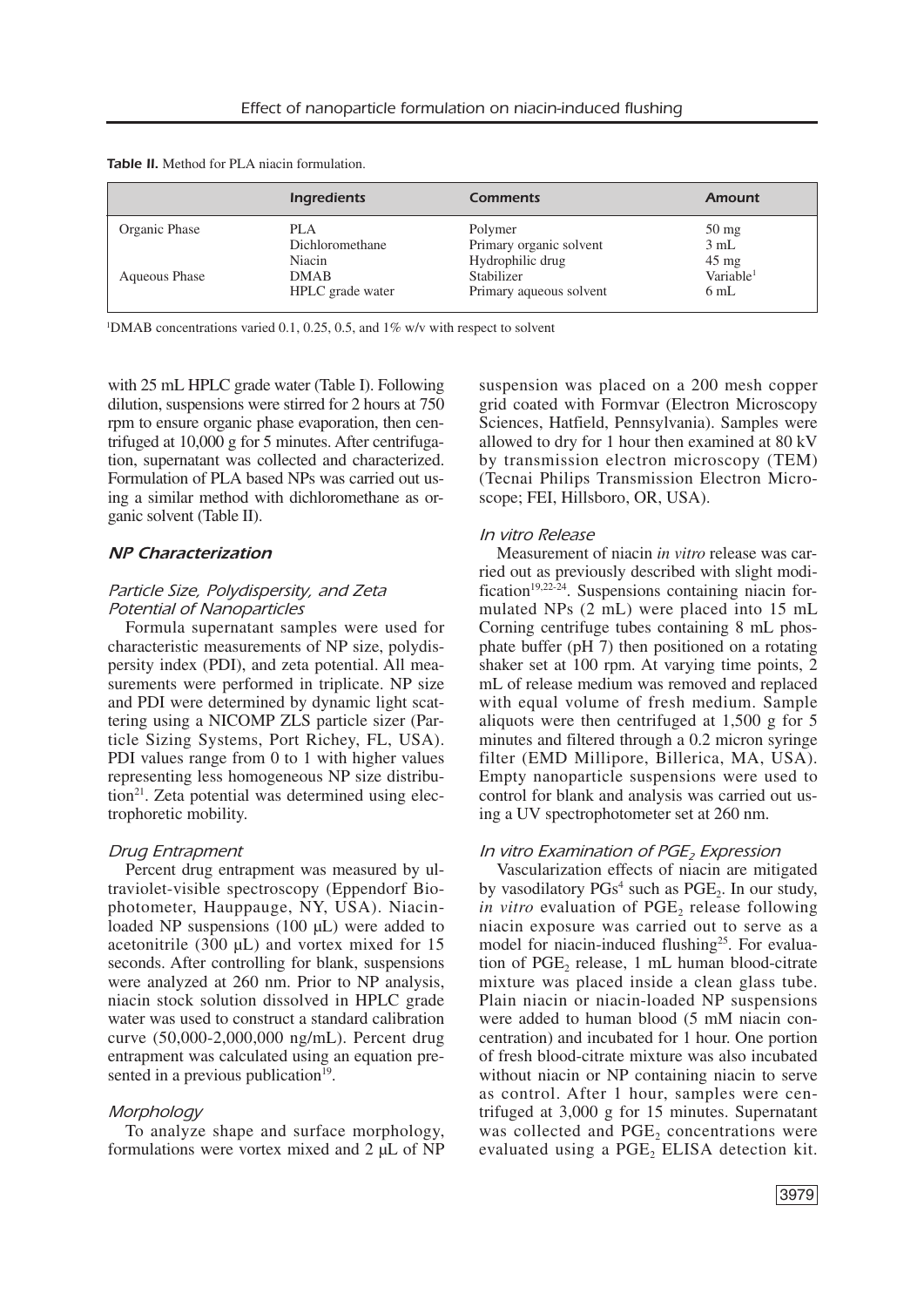



*Figure 2.* The effect of various DMAB concentrations on niacin-loaded PLGA-NP A) size, B) polydispersity, and C) zeta potential. Values are expressed as mean  $\pm$  SD, n = 3.

Samples were analyzed per kit instructions and a cloud based data analysis software (MyAssays Ltd, Sussex, England) capable of performing a four parameter logistic fit was used to generate the standard curve.

#### *Statistical Analysis*

Data are presented as mean  $\pm$  standard deviation (SD). The unpaired Student's *t*-test was used to analyze cumulative release data for PLGAand PLA-NPs using identical stabilizer concentrations. For NP effects on PGE<sub>2</sub> release, oneway ANOVA with post-hoc LSD was used to compare formulation effects. Statistical significance was set at  $p < 0.05$ .

### *Results*

# *Effects of DMAB Stabilizer on Niacin-loaded PLGA-NP Size, Polydispersity, and Stability*

Characterization studies showed a reduction in particle size with elevated zeta potential using high concentrations of DMAB stabilizer (Figure 2). Higher NP size was seen in PLGA formulations using 0.1% w/v DMAB (115.53  $\pm$ 5.24 nm) and  $0.25\%$  w/v DMAB (104.43  $\pm$  6.04 nm) formulations. NP size was found to be lowest at 0.5% w/v and 1% w/v DMAB (73.03  $\pm$ 0.32 nm and  $66.70 \pm 0.21$  nm, respectively) (Figure 2A). Polydispersity index (PDI) as a measure of size distribution of NP systems, showed narrow particle size distribution across all NP formulations. Formulations of 0.1% DMAB concentrations showed the lowest homogeneity for size distribution, displaying a PDI value of  $0.15 \pm 0.014$  (Figure 2B). The highest level of size homogeneity was seen in formulations using 0.25% DMAB with a minimum PDI of  $0.07 \pm 0.02$  (Figure 2B). Zeta potential increased above 20 mV for all formulations, with the highest measurements seen in formulations using  $0.25\%$  w/v DMAB (29.52  $\pm$ 2.36 mV) and  $1\%$  w/v DMAB  $(42.01 \pm 1.62)$ mV) concentrations (Figure 2C).

### *Effects of DMAB Stabilizer on Niacin-loaded PLA-NP Size, Polydispersity, and Stability*

The use of PLA polymer in formulations resulted in the formation of larger niacin-loaded NPs than PLGA formulations. The largest particle size was observed using 0.5% DMAB concentrations  $(212.21 \pm 0.56 \text{ nm})$ . The lowest average NP size of PLA formulations was achieved using  $0.25\%$  DMAB (130.41  $\pm$  0.68 nm) (Figure 3A). Narrow size distribution was achieved across all PLA formulated NP systems. Formulations using either 0.5% or 1% DMAB concentrations demonstrated increased system homogeneity as evident by reduced PDI values  $(0.11 \pm 0.01)$ and  $0.11 \pm 0.02$ , respectively). Formulations with 0.1% DMAB showed the lowest level of homogeneity, displaying a PDI value of  $0.15 \pm 0.01$ (Figure 3B). Zeta potential of PLA based NPs followed a linear increase in relation to stabilizer concentrations, with a peak zeta potential achieved using 1% DMAB concentrations (27.96  $\pm$  0.18 mV) (Figure 3C).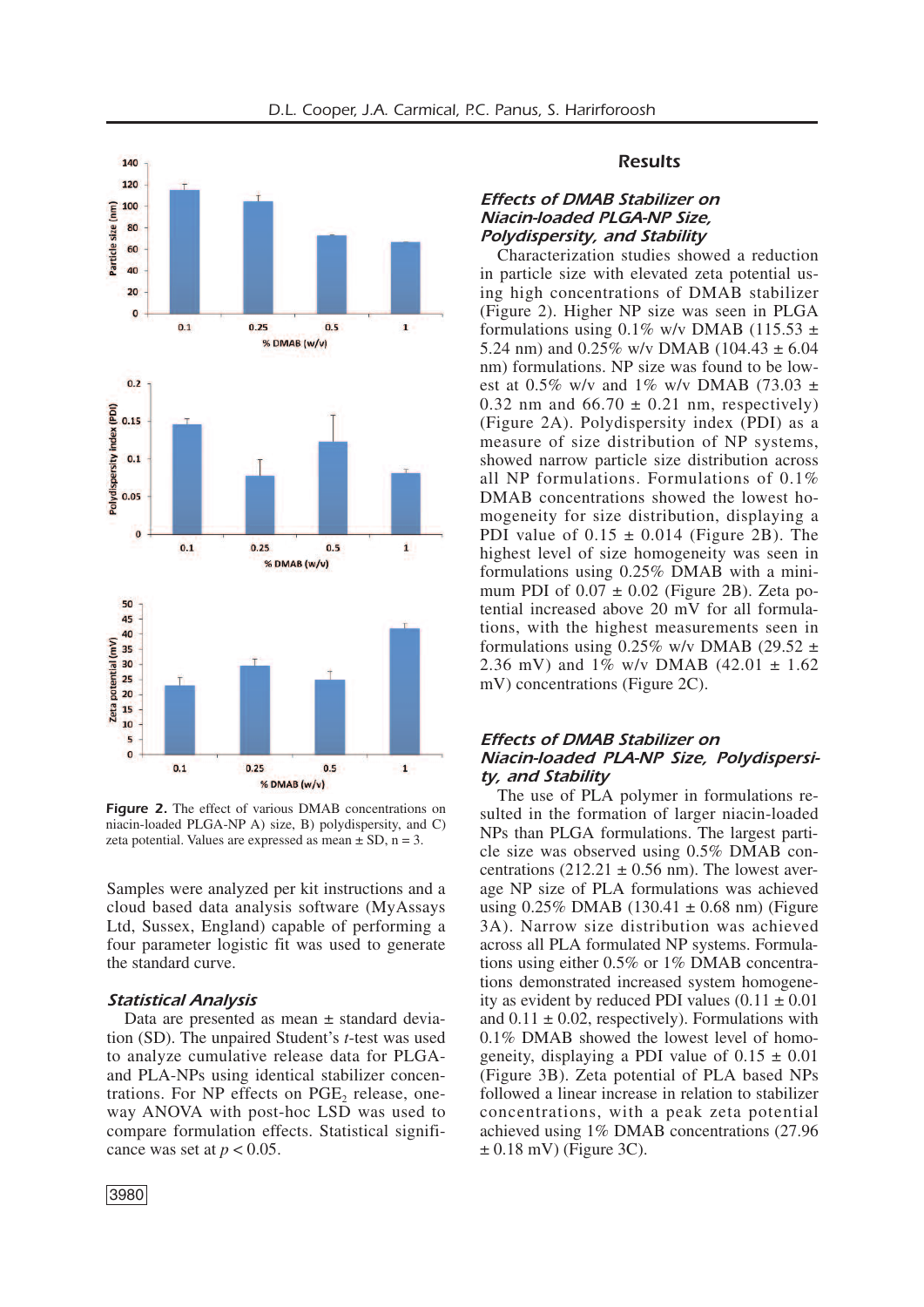# *Effects of DMAB stabilizer on NP Entrapment*

All PLGA formulations achieved greater than 60% drug entrapment (Table III). The lowest amount and percent of drug entrapped was seen in formulations using  $0.5\%$  DMAB ( $28.42 \pm 0.01$ ) mg and  $63.15 \pm 0.01\%$ , respectively). Peak amount  $(31.09 \pm 0.13 \text{ mg})$  and percent drug entrapment (69.09  $\pm$  0.29%) was achieved using 0.25% w/v DMAB (Table III). No association between amount and percent of drug entrapment was determined in regards to increasing or decreasing stabilizer concentrations.

All PLA formulations achieved greater than 50% drug entrapment (Table IV). Peak NP drug amount and percent entrapment were achieved using 0.25% w/v DMAB concentrations  $(31.33 \pm$ 



*Figure 3.* The effect of various DMAB concentrations on niacin-loaded PLA-NP A) size, B) polydispersity, and C) zeta potential. Values are expressed as mean  $\pm$  SD, n = 3.

*Table III.* Effects of DMAB concentrations on PLGA-NP niacin entrapment.

| <b>DMAB</b><br>(% w/v) | Amount<br>entrapped (mq) | %EE              |
|------------------------|--------------------------|------------------|
| 0.1                    | $29.72 \pm 0.35$         | $66.03 \pm 0.77$ |
| 0.25                   | $31.09 \pm 0.13$         | $69.09 \pm 0.29$ |
| 0.5                    | $28.42 \pm 0.01$         | $63.15 \pm 0.01$ |
|                        | $30.17 \pm 0.13$         | $67.05 \pm 0.29$ |
|                        |                          |                  |

All values reported as mean  $\pm$  SD (n = 3). Amount entrapped per 45 mg niacin. EE is the entrapment efficiency.

0.02 mg and  $69.63 \pm 0.03\%$ , respectively); while the lowest drug amount and percent entrapment were found in formulations using 0.1% DMAB concentrations (26.27  $\pm$  0.07 mg and 58.38  $\pm$ 0.15%, respectively). Similar to PLGA-NPs, there was no noted relationship between stabilizer concentration and drug entrapment in PLA formulated NPs.

# *Shape and Surface Morphology of Niacin-loaded PLGA-NPs*

Morphological features of PLGA-NPs showed well defined, round, separated, spherical particles with smooth surfaces (Figure 4). PLA formulated NPs also presented with well separated, smooth particles typified by a round spherical shape (Figure 5). For both PLGA and PLA formulations, TEM size confirmation was in agreement with similar size parameters obtain during characterization studies performed with the zeta sizer.

#### *In vitro Niacin Release*

*In vitro* release studies were performed on both PLGA and PLA niacin-loaded NPs. Only DMAB stabilizer concentrations of 0.25% and 1% w/v were chosen based on their degree of

*Table IV.* Effects of DMAB concentrations on PLA-NP niacin entrapment.

| <b>DMAB</b><br>(% w/v) | Amount<br>entrapped (mq)                                 | %EE                                                      |
|------------------------|----------------------------------------------------------|----------------------------------------------------------|
| 0.1<br>0.25<br>0.5     | $26.27 \pm 0.07$<br>$31.33 \pm 0.02$<br>$28.85 \pm 0.07$ | $58.38 \pm 0.15$<br>$69.63 \pm 0.03$<br>$64.35 \pm 0.16$ |
|                        | $26.83 + 0.02$                                           | $59.62 \pm 0.03$                                         |

All values reported as mean  $\pm$  SD (n = 3). Amount entrapped per 45 mg niacin. EE is the entrapment efficiency.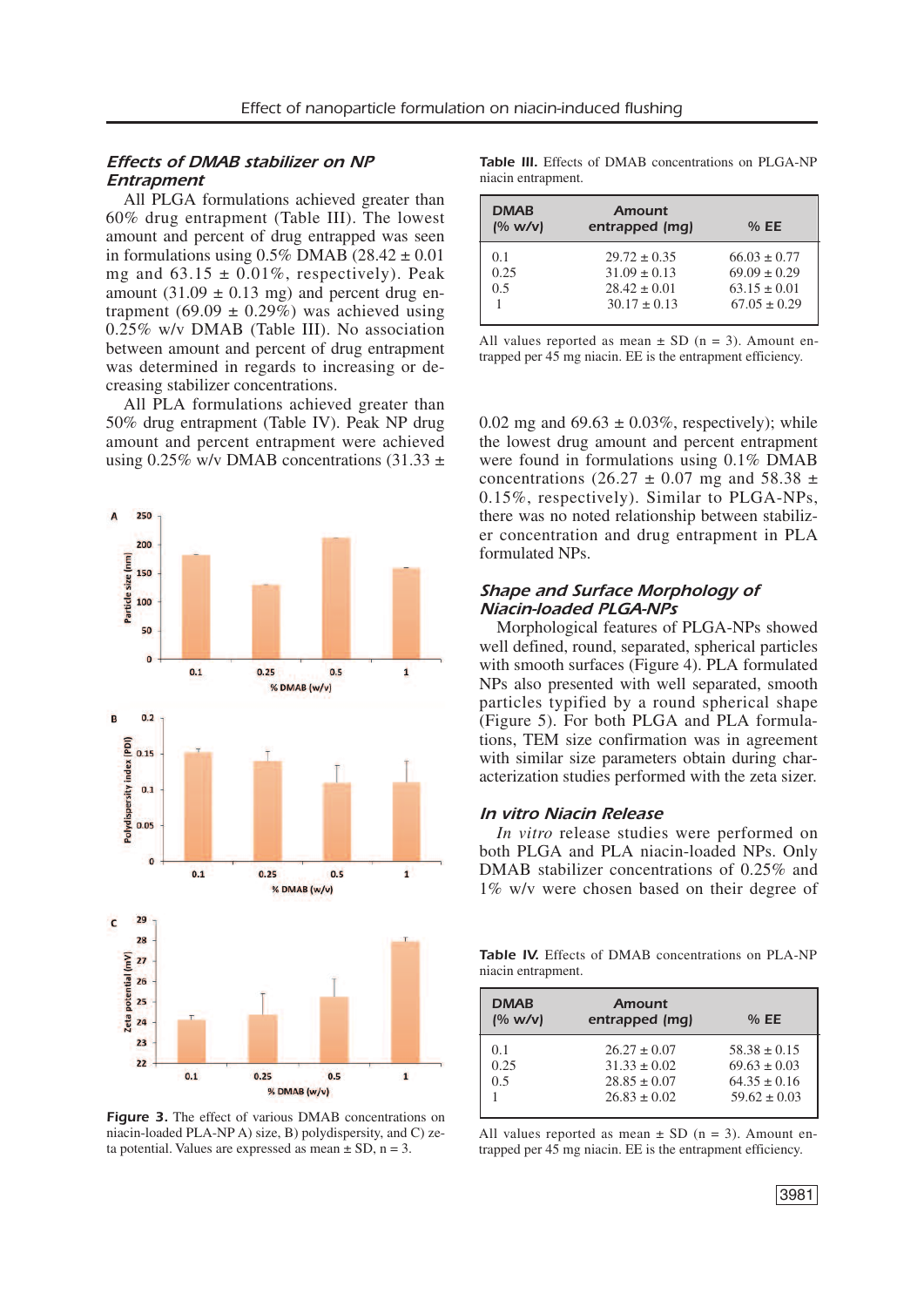

*Figure 4.* Morphological analysis of niacin-loaded PLGA-NPs. Transmission electron microscopy image of niacinloaded PLGA-NPs formulated with 0.25% DMAB stabilizer *(A)*. Transmission electron microscopy image of niacinloaded PLGA-NPs formulated with 1% DMAB stabilizer *(B)*.

stability, particle size, and percent of drug entrapped. Comparison of percent drug release showed statistical significance between both PLGA- and PLA based NPs using 0.25% w/v or 1% w/v DMAB. At each specific time point, PLGA based NPs formulated at both 0.25% and 1% DMAB demonstrated a reduced rate of release when compared to PLA based NPs (Figure 6 and Figure 7). The initial release (0.5 hours) for PLGA-NPs formulated with 0.25% w/v DMAB reached  $17.81 \pm 0.02\%$ , while 0.25% w/v DMAB formulated PLA-NPs showed an initial release of  $20.53 \pm 0.04\%$  ( $p < 0.01$ ). After 48 hours, 0.25% w/v DMAB formulated PL-

GA- and PLA-NP reached a cumulative release of  $67.84 \pm 0.08$  % and  $73.54 \pm 0.68$ %, respectively (Figure 6) ( $p < 0.01$ ). Initial release of niacin was significantly lower in the  $1\%$  w/v DMAB PLGA-NP formulated group (18.88 ± 0.03%) in comparison to the  $1\%$  w/v DMAB PLA formulated group  $(21.11 \pm 0.03 \%)$  (*p* < 0.01). After 48 hours, 1% w/v DMAB formulated PLGA-NPs had a total cumulative release of 63.47  $\pm$  0.14%, which was significantly lower than the total release of  $81.11 \pm 0.11\%$  observed in the 1% w/v DMAB PLA formulated group (Figure 7) (*p* < 0.01).



*Figure 5.* Morphological analysis of niacin-loaded PLA-NPs. Transmission electron microscopy image of niacinloaded PLA-NPs formulated with 0.25% DMAB stabilizer *(A)*. Transmission electron microscopy image of niacinloaded PLA-NPs formulated with 1% DMAB stabilizer *(B)*.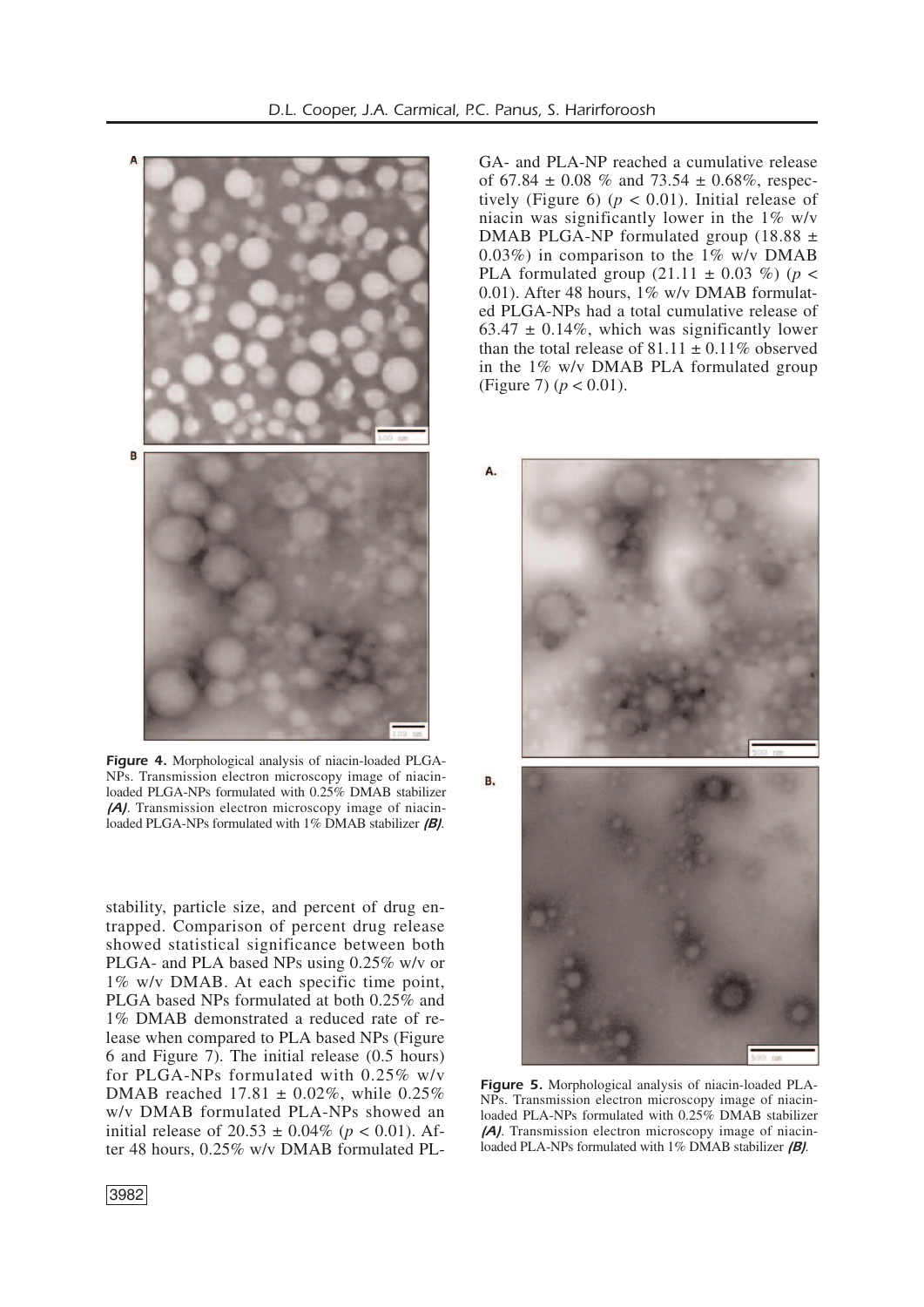

*Figure 6.* PLGA and PLA niacin-loaded NP *in vitro* drug release study with 0.25% DMAB stabilizer concentration. *In vitro* release profile of niacin in phosphate buffer (pH 7) from 0.25% DMAB formulated NPs (mean  $\pm$  SD, n = 3,  $\gamma$   $\approx$  0.05).

# *NP in vitro Effects on Prostaglandin Release*

To measure *in vitro* effects of niacin-loaded NP formulations on prostaglandin levels, experiments evaluating extent of PGE<sub>2</sub> release were carried out using whole human blood samples. One-way ANOVA demonstrated marginal differences among treatment groups  $(p = 0.06)$ . When compared to control  $(234.84 \pm 73.01)$  $pg/mL$ ), PGE<sub>2</sub> expression assessed 1 hour after exposure of plain niacin formula showed a significant increase in PGE<sub>2</sub> blood concentrations  $(804.78 \pm 95.16 \text{ pg/mL})$  ( $p = 0.01$ ). All niacinloaded PLGA-NP formulations experienced no significant increase in  $PGE<sub>2</sub>$  concentrations when compared to control. When compared to plain niacin, the use of  $0.25\%$  (389.09  $\pm$  13.93 pg/mL, *p* = 0.03), 0.5% (291.08 ± 325.93 pg/mL,  $p = 0.01$ ), and  $1\%$  (415.99  $\pm$  4.04 pg/mL,  $p = 0.03$ ) DMAB formulated niacinloaded PLGA-NPs showed a significant reduction in PGE, blood concentrations (Figure 8). The use of niacin-loaded PLA-NP formulations showed no significant difference in PGE<sub>2</sub> expression when compared to plain niacin formula (data not shown).

## *Discussion*

Niacin has been used for decades as a method to effectively treat dyslipidemia and associated cardiovascular diseases. To date, it remains one of the few available drugs shown to favorably affect multiple lipoprotein parameters<sup>3</sup>. Adverse flushing side effects associated with high dose niacin consumption has restricted the use of this highly valuable, lipid regulating drug. To help mediate vasodilatory effects of niacin, extended and prolonged oral delivery systems have been developed<sup>26</sup>. These unique delivery systems have shown improvements in the control of niacin-induced vasodilation, yet perpetuation of the niacin flush still persists as one of the more commonly reported side effects $10,27$ . Over the years, polymeric NPs have been effectively used in the development of controlled drug delivery systems<sup>28</sup>. Highly biodegradable polymers such as PLGA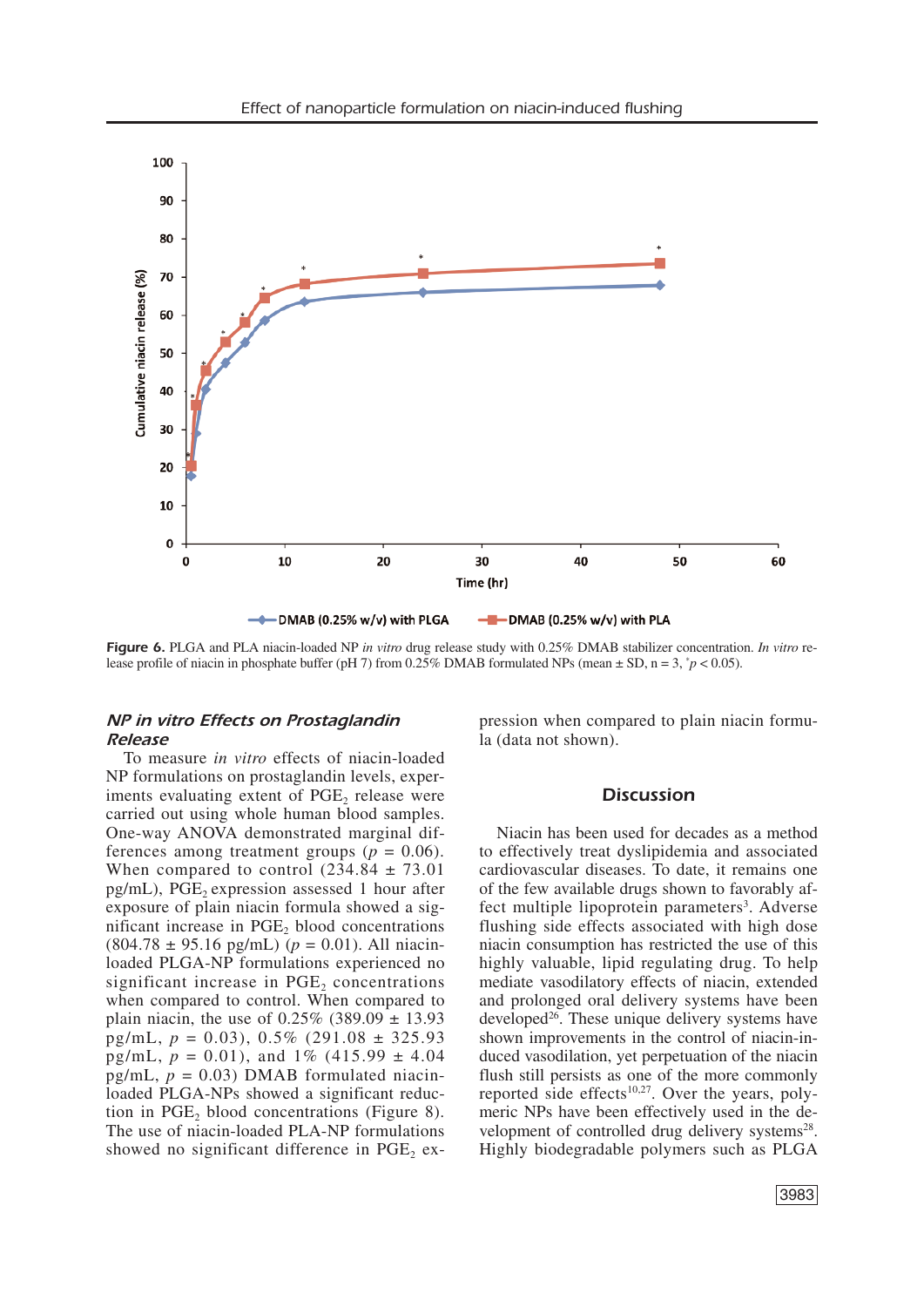

*Figure 7.* PLGA and PLA niacin-loaded NP *in vitro* drug release study with 1% DMAB stabilizer concentration. *In vitro* release profile of niacin in phosphate buffer (pH 7) from 1% DMAB formulated NPs (mean  $\pm$  SD, n = 3,  $\gamma$   $\approx$  0.05).

and PLA have been approved for human use by the Food and Drug Administration<sup>29</sup>. The application of these polymeric materials has ranged from development of artificial cartilage and skin, to the creation of NP delivery systems used in the delivery of various bioactive compounds<sup>29</sup>. PL-GA and PLA polymers have been commonly used for the development of sustained drug delivery systems<sup>13,30</sup>. Furthermore, polymeric NPs have been shown to control drug release by altering the rate of NP biodegradation and matrix erosion, leading to reduced or sustained systemic drug delivery over a prolonged period of time. Due to altered drug release characteristics of polymeric NP systems, we hypothesized that use of polymer encapsulated niacin NP systems could reduce flushing effects associated with niacin consumption. Therefore, the primary objective of our research was the development and optimization of a novel, reformulated, polymeric NP delivery system for niacin that could minimize associated flushing effects and function as an effective replacement for traditional oral niacin delivery.

Particle size is an important characteristic for optimization of effective NP systems, as size can influence cellular uptake, tissue diffusion, bioavailability, and/or rate of degradation<sup>31</sup>. Many factors, including the type of polymer used as well as addition of effective stabilizers, can affect particle size. In our study, we found that PLGA-NPs demonstrated a reduction of particle size in relation to DMAB concentrations. As DMAB concentrations increased, particle size decreased with the smallest average particle size seen at 1% w/v DMAB concentrations (Figure 2A). Consequently, use of PLA in NP formulations showed no association between particle size and DMAB concentrations (Figure 3A). A possible explanation for these observations could be based on polymer molecular weight 31,32 . The PLGA polymers represented in our study have a molecular weight of 30,000- 60,000 Da, while the molecular weight of its PLA counterpart were 85,000-160,000 Da. Alterations in polymer type during the formulation process resulted in a 55,000-100,000 Da difference in molecular weight. It is possible that this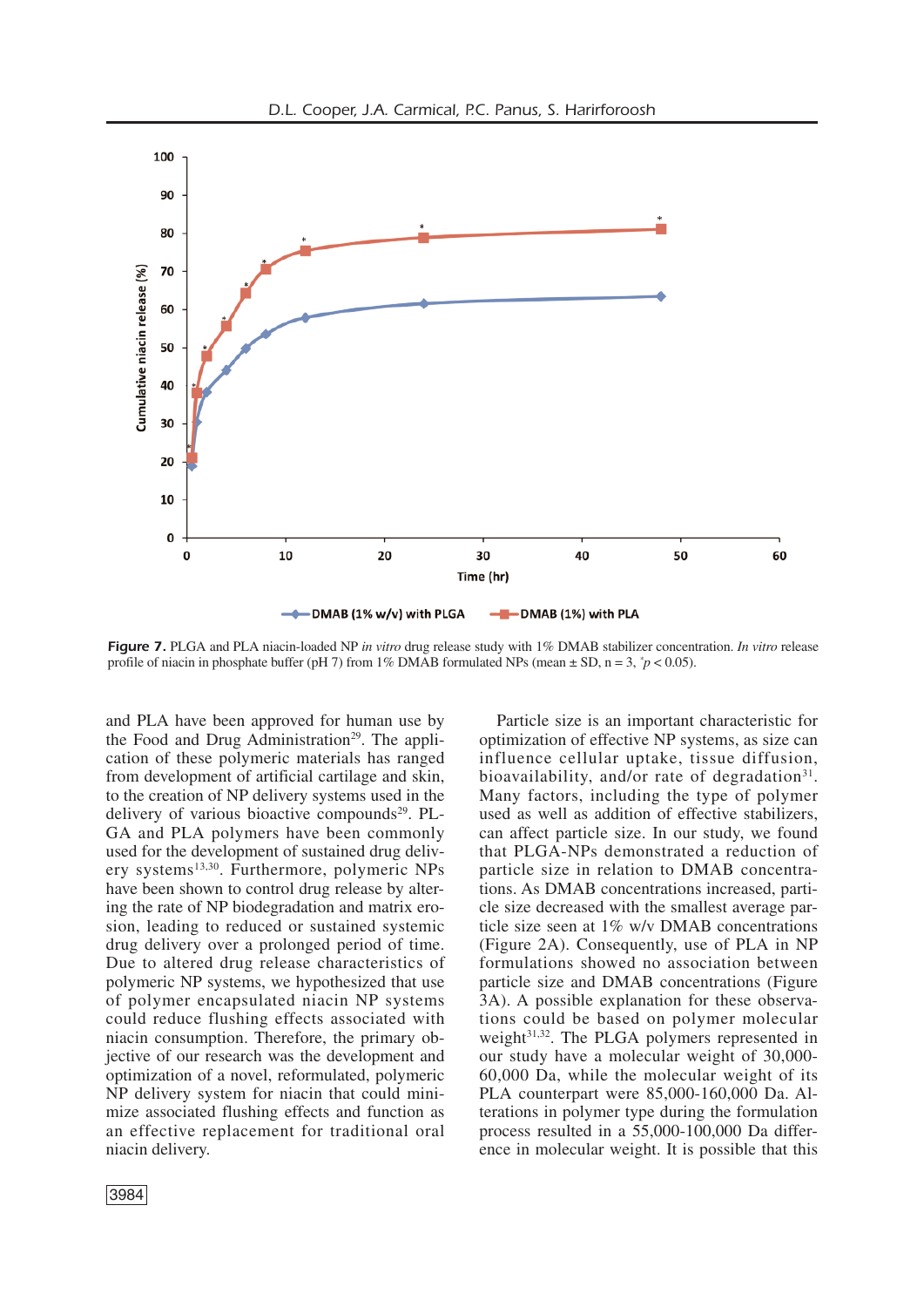shift in molecular weight resulted in an increase in polymer suspension viscosity<sup>32</sup>, which would result in a net reduction in particle dispersion following physical agitation during the formulation process. Reduced efficiency of emulsion droplet dispersion utilizing the same agitation parameters would result in an increase in NP size.

Zeta potential represents a measure of system stability based on net charge and systemic attraction or repulsion of developed NPs<sup>33</sup>. In our study, NPs developed using both PLGA and PLA polymers demonstrated high, positively charged, zeta potential values (Figure 2C and Figure 3C, respectively). DMAB is a highly cationic stabilizer used in our drug formulation process $19,34$ . Previous studies have shown that inclusion of DMAB into formulation parameters resulted in a net increase in charged NP systems<sup>35,36</sup>. PLA formulated NPs showed a concentration dependent increase in zeta potential in relation to DMAB concentration, indicating that as stabilizer concentration increased, inclusion of stabilizer into NP shell can increase as well. Overall, in both PLGA and PLA formulated NPs, the use of DMAB resulted in a net increase of cationic DMAB inclusion within the NP surface, thus giving highly positive surface charges to our newly formulated NP systems.

NP drug entrapment did not present a consistent pattern. For both PLGA and PLA formulated NPs, drug entrapment was highest utilizing 0.25% w/v DMAB concentration. The lowest level of drug entrapment was seen in PLGA and PLA formulations using 0.5% and 0.1%, respectively (Table III and Table IV). The process of drug entrapment is highly dependent on solvent diffusion and a drug's partition co-efficient<sup>31</sup>. In comparison to PLGA entrapment, it is possible that increased solvent viscosity of the higher molecular weight PLA led to an overall reduction in drug entrapment via reduced solvent diffusion into the aqueous media. The rate of solvent diffusion may act to slow the degree of polymer precipitation, effectively increasing the time allowed for drug partition into the aqueous phase, leading to a net reduction of drug entrapment.

Morphological examination of 1% and 0.25% formulations via TEM showed NPs that were mostly spherical in shape, with distinct and well defined borders that displayed moderate particle separation (Figure 4 and Figure 5). These visual verifications were consistent with our characteristic studies performed with the zeta sizer. TEM



**Figure 8.** Effects of niacin-loaded PLGA-NP formulations on PGE2 release (mean  $\pm$  SD, n = 2,  $^*p$  < 0.05, significantly different from control,  $\frac{h}{p}$  < 0.05, significantly different from plain niacin formulation).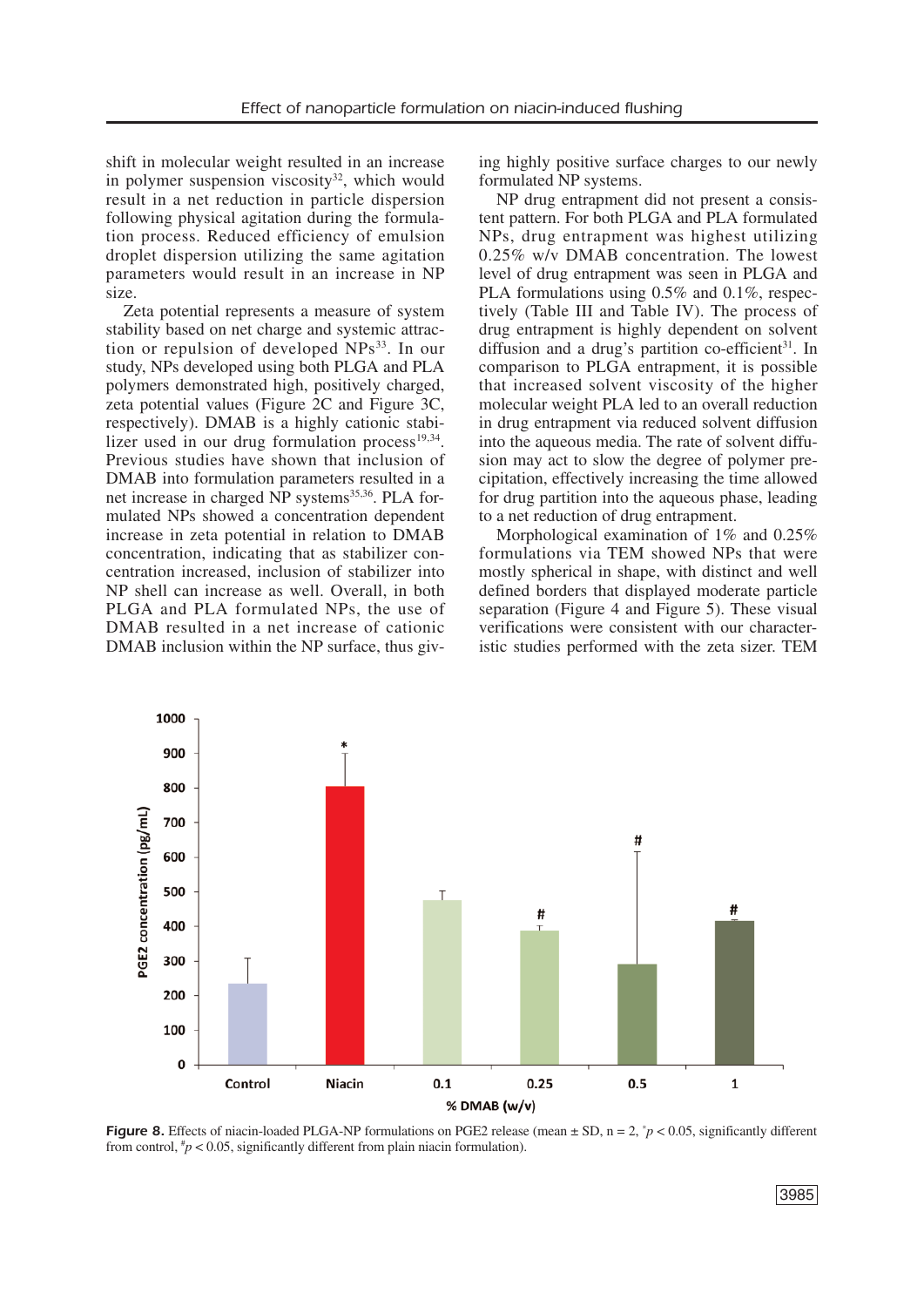scale measurement of NPs where also in range with our particle size observations. It is important to note that particles with a larger charge undergo an increasing degree of repulsion in comparison to lower charged particles<sup>37</sup>. The degree of repulsion effectively functions to mitigate particle aggregation and increase system separation and stability, suggesting the use of DMAB for stable formulation of both PLGA and PLA based niacin-loaded NPs.

Niacin release from PLGA- and PLA-NPs demonstrated differing results in relation to polymer type. When formulated with 0.25% or 1% DMAB concentrations, initial drug release were significantly reduced in the PLGA group in comparison to PLA formulated NPs. Furthermore, overall cumulative drug release was significantly lower in PLGA formulated NPs (Figure 6 and Figure 7). Past studies have suggested correlation between drug release and drug entrapment<sup>38</sup>. When high concentrations of drug are entrapped within a NP shell, crystallization of the drug can occur. This process can result in increased crystallized drug formation within the inner core of the NP shell. In turn, crystallized drug should dissolve, diffuse, and release more slowly than an equally dispersed drug<sup>39</sup>. When comparing the amount of niacin released from PLGA- and PLA-NPs against the degree of drug entrapment, it can be speculated that niacin release from 0.25% and 1% DMAB formulated PLGA-NPs undergoes significant reduction, possibly as a result of an increased concentration of crystallized drug entrapped within the NP shell. Furthermore, the higher burst release observed for PLA formulations can be attributed to reduced particle size, a short diffusion path, and/or compositional matri $ces$  interactions of the formulation<sup> $40,41$ </sup>. All formulations showed adequate reduction in particle size, with the largest particle size obtained in PLA formulation at  $1\%$  DMAB (159.53  $\pm$  27.96 nm) (Figure 2 and Figure 3). However, this does not explain why PLGA formulations of a much smaller size yielded a significant reduction in drug release following 0.25% and 1% DMAB formulations. It is possible that formulations with PLA polymers could result in a shortened diffusion path through the polymer matrix that allow higher amounts of niacin to leak out of the NP shell during initial entrapment measurements<sup>40,41</sup>. Furthermore, altered matrices interactions of differing NP formulations may increase drug adhesion to the NP wall leading to delayed or reduced drug release<sup>42</sup>.

ELISA assay of *in vitro* experiments using human blood detected significant increases in concentrations of  $PGE<sub>2</sub>$  in samples treated with plain niacin, when compared to control (non-treated blood samples)  $(p = 0.01)$ . Increased *in vitro* PG release in response to niacin exposure has been shown to occur below 5 mM concentrations<sup>25</sup>. The use of identical concentrations of niacin (5 mM) loaded into PLGA-NPs demonstrated reductive effects in  $PGE<sub>2</sub>$  release when compared to plain niacin (Figure 8). Niacin-loaded PLGA- $NPs$  showed significant reductions in PGE<sub>2</sub> release when formulated at 0.25%, 0.5%, and 1% DMAB concentrations. Enhanced NP characteristics such as size and zeta potential correlated favorably with noted reductions in  $PGE<sub>2</sub>$  release. All formulations that demonstrated a significance reduction in PGE<sub>2</sub> presented with more favorable NP characteristics than the non-significant  $0.1\%$ w/v DMAB formulation. PLGA formulations that produced a significant net reduction in  $PGE<sub>2</sub>$ release presented with particles sizes of 104 nm or less and zeta potential at or above 25 mV; while the non-significant formulation  $(0.1\%$  w/v DMAB) achieved a particle size and zeta potential of 115 nm and 23 mV, respectively (Figure 2). No formulations using PLA polymers showed any significant reductions in  $PGE<sub>2</sub>$  concentrations when compared to plain niacin (data not shown). It is worth noting that characteristic studies performed on niacin-loaded PLA-NPs showed larger NP size parameters and reduced zeta potential when compared to PLGA-NP formulations (Figure 3). Taking into account changes seen in the PGE<sub>2</sub> expression between polymer formulations, a logical assumption can be made that the role of size and zeta potential as a measure of system stability plays a vital role in the control of niacininduced PGE<sub>2</sub> expression. Furthermore, the elucidation of release patterns seen with both formulations indicates that PLGA formulated niacinloaded NPs function to reduce the rate and extent of niacin exposure, thus potentially leading to a net reductive effect in PGE<sub>2</sub> release.

## *Conclusions*

This study used a simplified solvent diffusion evaporation technique to formulated PLGA and PLA niacin-loaded NPs. The results of our characteristic work demonstrated effective formulation of small, highly stable, niacin entrapped NPs for both polymer types. *In vitro* release experiments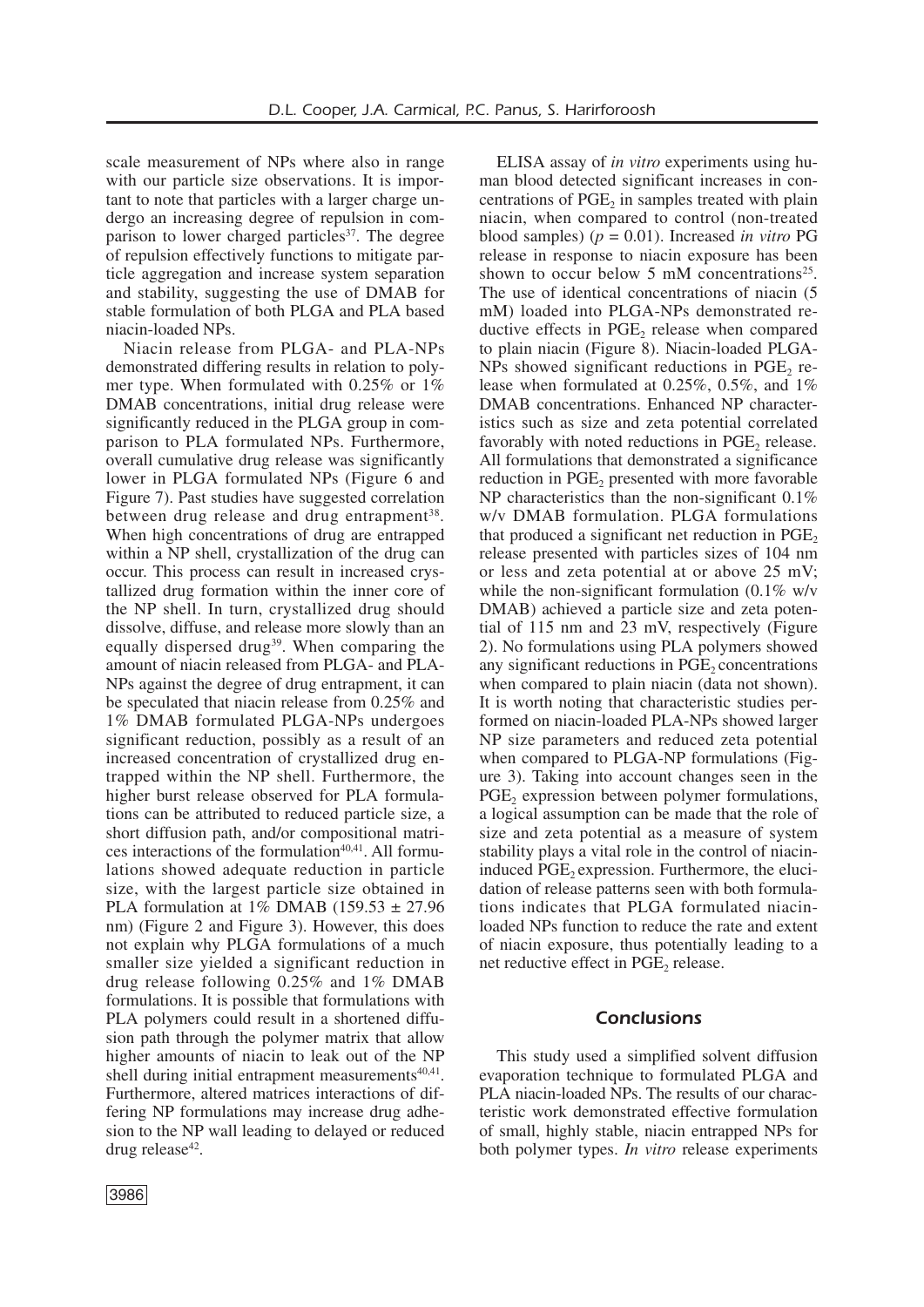showed significantly reduced niacin release of PL-GA formulated NPs in comparison to PLA formulated NPs. Furthermore, *in vitro* studies using whole human blood demonstrated niacin-loaded PLGA-NP effectiveness at significantly reducing PGE<sub>2</sub> release in comparison to plain niacin treatment. Effects noted in our *in vitro* studies may indicate the use of niacin-loaded PLGA-NP for controlled release of niacin. A conclusion can be made that the altered state of niacin release seen in PLGA formulations effectively reduced PGE<sub>2</sub> release. Therefore, our results may indicate the use of PLGA formulated niacin-loaded NPs for the reduction of PG-induced niacin flushing. Further investigations are warranted to elucidate optimum niacin NP formulation and its effects on niacin induce vasodilation.

#### ––––––––––––––––––– *Acknowledgements*

This study was funded by the Gatton College of Pharmacy, Department of Pharmaceutical Sciences Faculty Startup Fund, East Tennessee State University. We would like to thank Ms. Judy A. Whitmore and Mr. Brian G. Evanshen for their technical assistance.

#### –––––––––––––––––-––– *Conflict of Interest*

The Authors declare that they have no conflict of interests.

#### *References*

- 1) *BODEN WE, SIDHU MS, TOTH PP.* The therapeutic role of niacin in dyslipidemia management. J Cardiovasc Pharmacol Ther 2014; 19: 141-158.
- 2) *SONG WL, FITZGERALD GA.* Niacin, an old drug with a new twist. J Lipid Res 2013; 54: 2586-2594.
- 3) *PIEPER JA.* Overview of niacin formulations: differences in pharmacokinetics, efficacy, and safety. Am J Health Syst Pharm 2003; 60: S9-14; quiz S25.
- 4) *KAMANNA VS, GANJI SH, KASHYAP ML.* The mechanism and mitigation of niacin-induced flushing. Int J Clin Pract 2009; 63: 1369-1377.
- 5) *PLAISANCE EP, LUKASOVA M, OFFERMANNS S, ZHANG Y, CAO G, JUDD RL.* Niacin stimulates adiponectin secretion through the GPR109A receptor. Am J Physiol Endocrinol Metab 2009; 296: E549-558.
- 6) *PIKE NB.* Flushing out the role of GPR109A (HM74A) in the clinical efficacy of nicotinic acid. J Clin Invest 2005; 115: 3400-3403.
- 7) *CHOW DC, TASAKI A, ONO J, SHIRAMIZU B, SOUZA SA.* Effect of extended-release niacin on hormonesensitive lipase and lipoprotein lipase in patients with HIV-associated lipodystrophy syndrome. Biologics 2008; 2: 917-921.
- 8) *TOFIELD A.* Niacin and statin intolerable for some people. Eur Heart J 2013; 34: 2579.
- 9) *KAMANNA VS, GANJI SH, KASHYAP ML.* Niacin: an old drug rejuvenated. Curr Atheroscler Rep 2009; 11: 45-51.
- 10) *PAOLINI JF, MITCHEL YB, REYES R, THOMPSON-BELL S, YU Q, LAI E, WATSON DJ, NORQUIST JM, SISK CM, BAYS HE.* Measuring flushing symptoms with extended-release niacin using the flushing symptom questionnaire: results from a randomised placebo-controlled clinical trial. Int J Clin Pract 2008; 62: 896-904.
- 11) *KAMAL-BAHL SJ, BURKE TA, WATSON DJ, WENTWORTH CE.* Dosage, titration, and gaps in treatment with extended release niacin in clinical practice. Curr Med Res Opin 2008; 24: 1817-1821.
- 12) *MACCUBBIN D, KOREN MJ, DAVIDSON M, GAVISH D, PASTERNAK RC, MACDONELL G, MALLICK M, SISK CM, PAOLINI JF, MITCHEL Y.* Flushing profile of extendedrelease niacin/laropiprant versus gradually titrated niacin extended-release in patients with dyslipidemia with and without ischemic cardiovascular disease. Am J Cardiol 2009; 104: 74-81.
- 13) *MAKADIA HK, SIEGEL SJ.* Poly Lactic-co-Glycolic Acid (PLGA) as Biodegradable Controlled Drug Delivery Carrier. Polymers (Basel) 2011; 3: 1377-1397.
- 14) *ANDERSON JM, SHIVE MS.* Biodegradation and biocompatibility of PLA and PLGA microspheres. Adv Drug Deliv Rev 1997; 28: 5-24.
- 15) *MUSUMECI T, VENTURA CA, GIANNONE I, RUOZI B, MON-TENEGRO L, PIGNATELLO R, PUGLISI G.* PLA/PLGA nanoparticles for sustained release of docetaxel. Int J Pharm 2006; 325: 172-179.
- 16) *ITALIA JL, BHATT DK, BHARDWAJ V, TIKOO K, KUMAR MN.* PLGA nanoparticles for oral delivery of cyclosporine: nephrotoxicity and pharmacokinetic studies in comparison to Sandimmune Neoral. J Control Release 2007; 119: 197-206.
- 17) *MUTHU MS, RAWAT MK, MISHRA A, SINGH S.* PLGA nanoparticle formulations of risperidone: preparation and neuropharmacological evaluation. Nanomedicine 2009; 5: 323-333.
- 18) *SONAJE K, ITALIA JL, SHARMA G, BHARDWAJ V, TIKOO K, KUMAR MN.* Development of biodegradable nanoparticles for oral delivery of ellagic acid and evaluation of their antioxidant efficacy against cyclosporine A-induced nephrotoxicity in rats. Pharm Res 2007; 24: 899-908.
- 19) *COOPER DL, HARIRFOROOSH S.* Design and optimization of PLGA-based diclofenac loaded nanoparticles. PLoS One 2014; 9: e87326.
- 20) *YANG X, PATEL S, SHENG Y, PAL D, MITRA AK.* Statistical design for formulation optimization of hydrocortisone butyrate-loaded PLGA nanoparticles. AAPS PharmSciTech 2014; 15: 569-587.
- 21) *SHAH M, AGRAWAL YK, GARALA K, RAMKISHAN A.* Solid lipid nanoparticles of a water soluble drug, ciprofloxacin hydrochloride. Indian J Pharm Sci 2012; 74: 434-442.
- 22) *CETIN M, ATILA A, KADIOGLU Y.* Formulation and in vitro characterization of Eudragit(R) L100 and Eu-